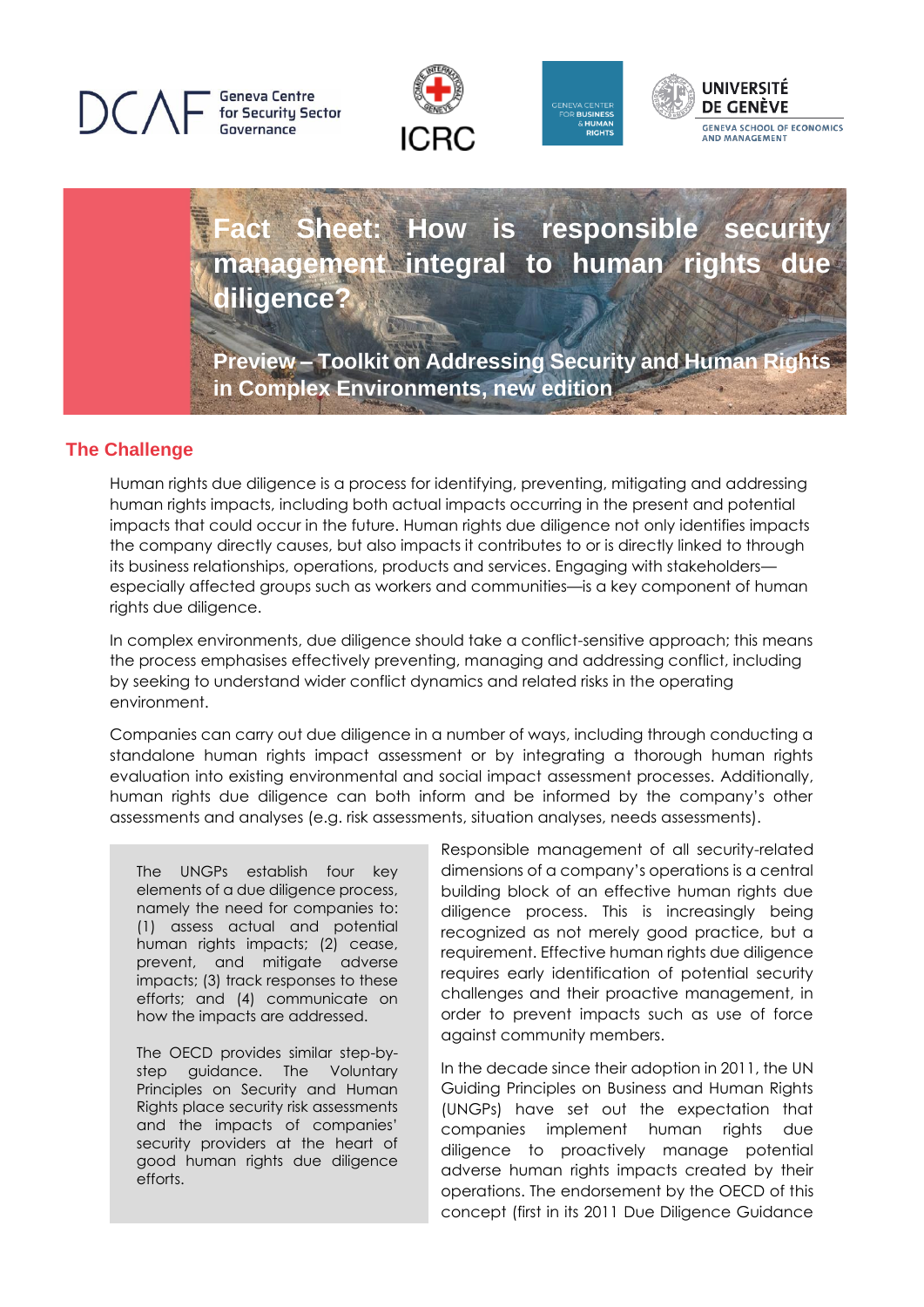for Responsible Mineral Supply Chains, then in the 2018 Due Diligence Guidance for Responsible Business Conduct) has further contributed to the prominence of human rights due diligence.

Although adopted over 10 years before the UNGPs, the Voluntary Principles on Security and Human Rights remain the leading international standard that provides guidance to companies on how to identify and mitigate security and human rights risks. Ensuring that a company's security policies respect the Voluntary Principles is a foundational exercise for human rights due diligence efforts. Whereas human rights due diligence requires a company to assess its impacts on people, the Voluntary Principles require companies to ask *who* is responsible for those impacts. Whether the responsibility lies with their contracted private security providers or the public security assigned to their operations, the companies are equally responsible for identifying, mitigating, and redressing those risks.

The UNGPs, VPs and OECD Guidance are "soft law" standards that provide recommendations to companies, but in most jurisdictions are not backed by legislation to drive compliance. Recent years have seen a steady increase in laws that require companies to undertake human rights due diligence. These laws encompass a range of issues – from general human rights concerns to environmental matters, child labour and modern slavery.

Mandatory human rights due diligence laws often apply to companies' supply chains and contractors, including security providers, and may have extra-territorial application. Such laws have been adopted so far in several European countries. In May 2021, the European Union proposed a directive that would make human rights due diligence mandatory for all companies domiciled in the EU, as well as companies that sell or provide services in the internal market.<sup>1</sup> Support for human rights due diligence legislation is also growing in the private sector. As of December 2021, some 114 large businesses, associations and investors have made public statements and endorsements in support of mandatory due diligence.<sup>2</sup>

## **Security and Human Rights Due Diligence: What Should Companies Do?**

**Put human rights compliant security arrangements at the core of efforts to undertake human rights due diligence.** This means that security is a key consideration in impact assessments, conflict analysis, mapping of stakeholders, grievance procedures and processes. Ensure a wide consultation process both internally (across the different functions within the company) and externally (with stakeholders, including affected communities). Only wide consultation processes are likely to build an accurate picture and ensure that remedial or preventative actions taken by the company meet their objectives.

**Include security and human rights due diligence in corporate divisions that address corporate compliance and enterprise risk management:** Many companies see risk management as the evaluation of risks to the viability and profitability of the company's operations. By linking the security and human rights of host communities more closely in all relevant departments, this will ensure that all relevant company staff are aware of human rights due diligence obligations and that security and human rights risks are identified with relevant mitigation and redress plans.

**Ensure that human rights due diligence processes include a specific analysis of the impacts of both public and private security providers.** Specify in contracts with private security providers

<sup>1</sup> The EU's legislative proposal was issued in February 2022, and debates around mandatory due diligence in the European Union are ongoing.

<sup>&</sup>lt;sup>2</sup> List of large businesses, associations & investors with public statements & endorsements in [support of mandatory due diligence regulation, Business and Human Rights Resource Centre](https://www.business-humanrights.org/en/latest-news/list-of-large-businesses-associations-investors-with-public-statements-endorsements-in-support-of-mandatory-due-diligence-regulation/)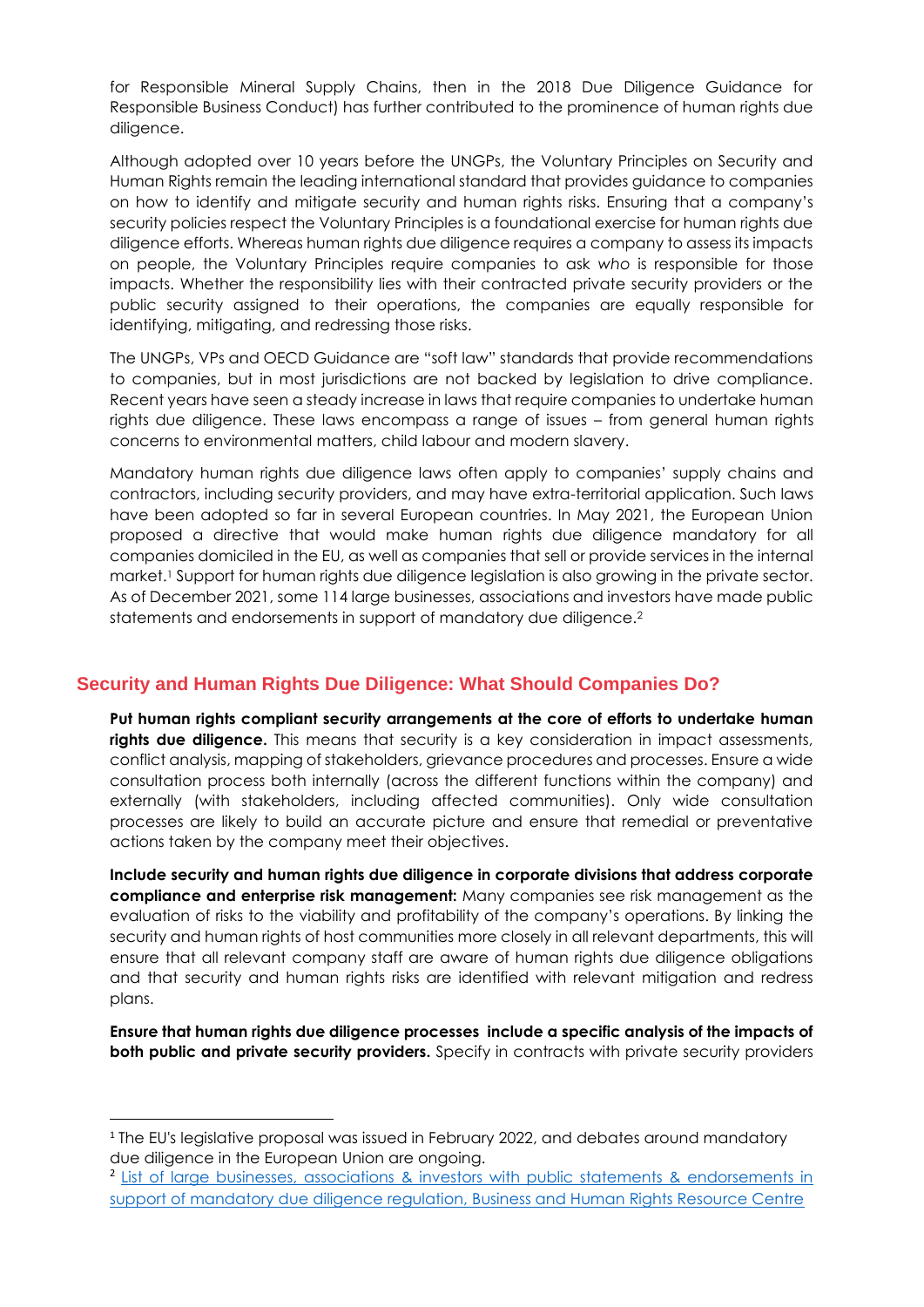that they must undertake human rights impact assessment themselves. Specific guidance for private security providers on how to develop this assessment can be found [here.](https://icoca.ch/wp-content/uploads/2021/06/ICoCA_HRIA_Guidance_A4_WEB1.pdf)

**In conflict-affected regions, ensure that human rights due diligence efforts are informed by a conflict analysis and clear mapping of all actors involved in and affected by the conflict.**  Identify how the company's security arrangements impact the existing social tensions and/or create new tensions or conflicts. Ensure that human rights due diligence, conflict analysis and stakeholder mapping are managed as ongoing exercises given rapidly changing circumstances in complex security environments.

**Ensure that human rights impact assessments are acted upon, with impacts either mitigated and remedied or proactively prevented.** Track and communicate the company's efforts to ensure effectiveness.

## **Examples of good practices:**

In 2014, Finnish lumber company Stora Enso carried out a human rights impact assessment covering its production units and forestry operations as a first step in undertaking human rights due diligence. The assessment included a transversal examination of security issues across its operations. Amongst its 43 recommendations, the report urged Stora Enso to:

- ensure security providers are trained in the implementation of relevant human rights standards;
- require all security actors to conduct background checks on their personnel and prohibit anyone who has been credibly linked to past human rights abuses from working on Stora Enso operations;
- actively monitor security arrangements and ensure security-related incidents (in particular those involving use of force) are reported, investigated and appropriately acted upon, including taking necessary disciplinary or remedial measures;
- develop and communicate its policy regarding the treatment of suspects apprehended in security incidents involving Stora Enso operations in police custody.

Stora Enso's 2020 sustainability report expands on its efforts to provide ongoing human rights training to its security providers in Veracel, a joint venture entity in Brazil with heightened human rights risks as part of its comprehensive human rights due diligence and mitigation efforts there.

Sources:

- Stora Enso Human Rights Assessment Review and Consolidation Report (Danish Institute for [Human Rights and Stora Enso 2015\)](https://www.storaenso.com/-/media/Documents/Download-center/Documents/Sustainability/0502HRA_2015_DIHR_REPORT.ashx)
- [Case Study: Stora Enso Human Rights Commitment through Prioritization \(BSR 2018\)](https://www.bsr.org/en/our-insights/case-study-view/stora-enso-human-rights-commitment-through-prioritization)
- [2020 Sustainability Report \(Stora Enso\)](https://www.storaenso.com/-/media/documents/download-center/documents/annual-reports/2020/storaenso_sustainability_2020.pdf)

### **Key Resources:**

- [Mandatory Due Diligence Portal \(Business & Human Rights Resource Centre\)](https://www.business-humanrights.org/en/big-issues/mandatory-due-diligence/)
- **[European Coalition for Corporate Justice](https://corporatejustice.org/)**
- [Legislating for Human Rights: How Outcomes for People Connect to the Standard of](https://shiftproject.org/hrdd-outcomes-standard/)  [Conduct \(Shift 2021\)](https://shiftproject.org/hrdd-outcomes-standard/)
- [Legislation Around Due Diligence](https://www.mvorisicochecker.nl/en/legislation-around-due-diligence) (CSR Risk Check)
- [The Investor Case for Mandatory Human Rights Due Diligence \(Investor Alliance for](https://investorsforhumanrights.org/sites/default/files/attachments/2020-04/The%20Investor%20Case%20for%20mHRDD%20-%20FINAL_3.pdf)  [Human Rights 2021\)](https://investorsforhumanrights.org/sites/default/files/attachments/2020-04/The%20Investor%20Case%20for%20mHRDD%20-%20FINAL_3.pdf)
- [Towards EU Mandatory Due Diligence Legislation: Perspectives from Business, Public](https://www.business-humanrights.org/en/from-us/briefings/towards-eu-mandatory-due-diligence-legislation/)  Sector, Academia and Civil Society (German Federal Ministry for Economic [Cooperation and Development 2021\)](https://www.business-humanrights.org/en/from-us/briefings/towards-eu-mandatory-due-diligence-legislation/)